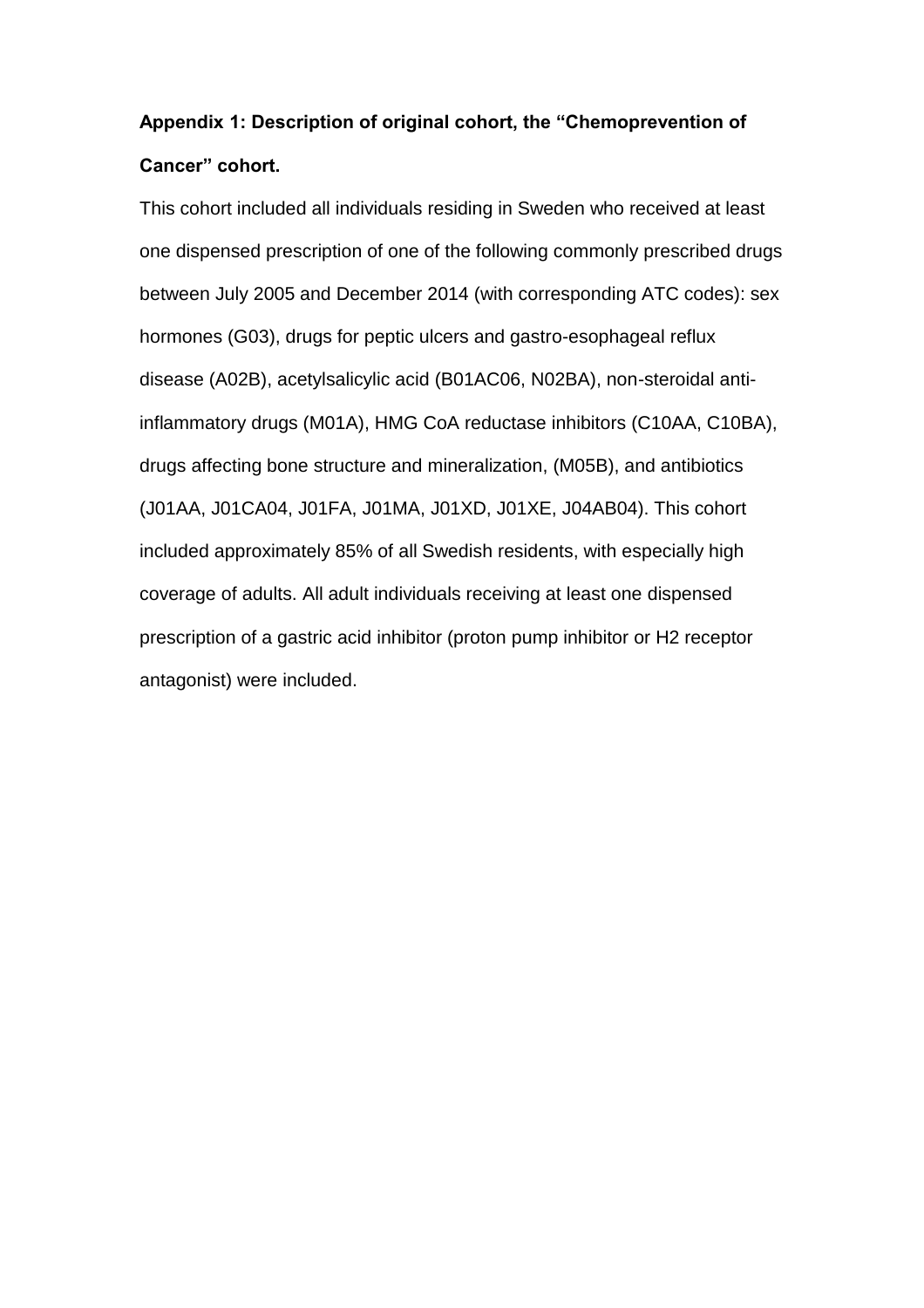**Appendix 2: International Classification of Diseases (ICD) and Anatomical Therapeutic Chemical classification system (ATC) codes to describe the indication for gastric acid inhibitors.**

|                                                                                 | ICD-7                                                                                                                                                                                                                                                                                                          | ICD-8                                 | ICD-9                    | <b>ICD-10</b>       |
|---------------------------------------------------------------------------------|----------------------------------------------------------------------------------------------------------------------------------------------------------------------------------------------------------------------------------------------------------------------------------------------------------------|---------------------------------------|--------------------------|---------------------|
|                                                                                 | (Since 1955)                                                                                                                                                                                                                                                                                                   | (Since<br>1968)                       | (Since<br>1987)          | (Since<br>1997)     |
| Reflux codes                                                                    | 784,3;<br>$539,11-$<br>539,12;<br>560,4                                                                                                                                                                                                                                                                        | 530,93-<br>530,94;<br>551,3;<br>784,3 | 530B-C;<br>553D;<br>787B | K20-21;<br>K44; R12 |
| Barrett's esophagus                                                             |                                                                                                                                                                                                                                                                                                                |                                       |                          | K227                |
| Peptic ulcer disease                                                            | 540-541                                                                                                                                                                                                                                                                                                        | 531-533                               | 531-533                  | K25-K27             |
| Zollinger-Ellison<br>syndrome /<br>Hypergastrinemia                             |                                                                                                                                                                                                                                                                                                                |                                       | 251F                     | E <sub>16.4</sub>   |
| Gastro-duodenitis                                                               | 543                                                                                                                                                                                                                                                                                                            | 535                                   | 535                      | K <sub>29</sub>     |
| Dyspepsia/disruption of<br>gastric function<br>Helicobacter pylori<br>infection | 544                                                                                                                                                                                                                                                                                                            | 536                                   | 536                      | K30-K31             |
|                                                                                 |                                                                                                                                                                                                                                                                                                                |                                       |                          | B96.8 or<br>B98.0   |
|                                                                                 | <b>ATC</b>                                                                                                                                                                                                                                                                                                     |                                       |                          |                     |
| Non-steroidal anti-<br>inflammatory drugs                                       | <b>M01A</b>                                                                                                                                                                                                                                                                                                    |                                       |                          |                     |
| Aspirin                                                                         | B01AC06, N02BA                                                                                                                                                                                                                                                                                                 |                                       |                          |                     |
| Helicobacter pylori<br>eradication                                              | A02BD, or A02BC (PPI) in combination with 2 out<br>of 3 antibiotics (Amoxicillin [J01CA04];<br>Clarithromycin [J01FA09], or metronidazole<br>[J01XD]); or combined with metronidazole<br>[J01XD], doxycycline [J01AA02] and bismuth<br>[A02BX05]; or with amoxicillin [J01CA04] and<br>levofloxacin [J01MA12]. |                                       |                          |                     |

Note: an indication was considered present if the ICD code occurred at least once in the in- or out-Patient Registry. NSAIDs and Aspirin were only considered if the cumulative dosage was ≥180 days.